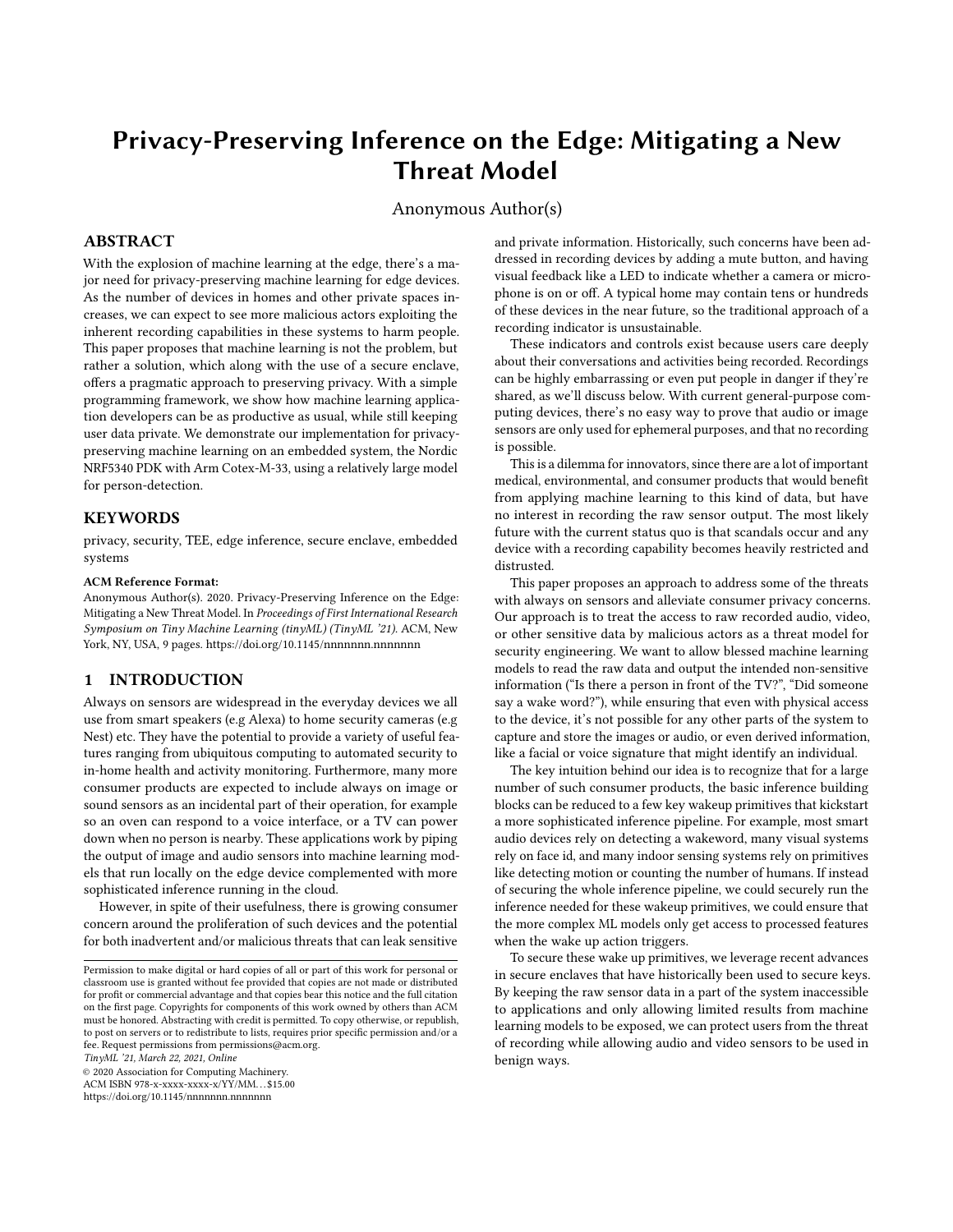TinyML '21, March 22, 2021, Online Anon.

## 2 THREAT MODEL

The primary issue is that recording and storing raw, sensitive data can expose unwanted insights about a specific individual or party. In this section, we outline several possible ways that this unfiltered data can be revealed to malicious actors.

# 2.1 Device Vulnerabilities

Security vulnerabilities are especially common in edge IoT devices, given the field's strong focus on time to market. Combined with the fact that these edge device are packed with sensors and often store a significant amount of data, it's no surprise that these devices are an enticing target for attackers.

2.1.1 Your Toaster is Listening. Acme Corporation introduces a new smart toaster that listens out for smoke alarm beeps and shuts off the heating elements automatically. It's also connected to the internet so you can start your toast cooking from bed before you get up.

The Democratic Republic of Ruritania's Secret Police find a flaw in the web control panel that the toaster exposes, and are able to upload arbitrary software to the device. They decide to use this against foreign critics of the regime, and are able to transmit recordings of all their kitchen conversations using the microphone that was installed to detect smoke alarms.

2.1.2 Analysis. Devices are vulnerable to this attack simply due to the fact that there's no strong mechanism for protecting sensor data from unauthorized access. In addition, by having the ability to store microphone data, the toaster becomes a target for attacks. Turning the application ephemeral, by not storing any audio data, would effectively mitigate this sort of attack, no matter what vulnerabilities may be present on the device. The module that has access to the sensor data cannot store it, and the rest of the system can't even access the raw data.

# 2.2 Nefarious Application

Intuitively, people are worried about devices recording them in detail, but don't have similar concerns about sensors detecting less detailed information about the environment. However, a use case that's accepted and perceived as benign can be changed into something unacceptable.

2.2.1 Ads that Watch You. A large US city installs video billboards from a startup in its bus shelters. To avoid light pollution and reduce energy usage, these billboards use a low resolution image sensor to detect when people are nearby, and only light up when they might be seen. They all have an internet connection to update software and advertising content.

The startup decides to supplement its advertising income by streaming video from all of the image sensors and selling live access to anyone willing to pay, including private investigators and foreign governments. This can be enabled by a simple software update.

2.2.2 Analysis. The main source of this threat is the fact that the application has unrestricted access to raw sensor data. Although the initial intention was to only use the image data to detect people, since the application has full access to the image sensor, the application can be re-purposed to stream the raw data as well. Along

<span id="page-1-0"></span>**Security & Privacy Overview asa** Smart Security Camera NS200 The device was manufactured in: United States Security updates Automatic - Available until at least 1/1/2022 ь. Access control Password - Factory default - User changeable Multi-factor Security authentication, Multiple user accounts are allowed Viechanis  $\langle \hspace{-0.2em}|\hspace{0.2em} v\hspace{-0.2em}\rangle\hspace{-0.2em}\rangle$  $\tilde{\mathcal{L}_{\mathcal{N}}}$  $\bigcirc$ Sensor data collection Audio Physiologic Location Sensor type Microphone Camera Providing device Providing device @ Purpose functions Researc functions. Research Identified Data stored on device Identified Data Identified - Option to Identified - Option to ractices Data stored on cloud delete<br>Manufacturer, delete<br>Manufacturer,<br>Third parties Shared with Third<sub>n</sub> Sold to Not sold Not sold Movement, Account info, Payment info, Device setup info, Device tech info, Device<br>usage info Other collected data Privacy policy www.NS200.example.com/policy П п Ť Detailed Security & Privacy Label: www.iotsecurityprivacy.org/labels More formati



with the previous threat, this further highlights the importance of isolating the application from the data.

# 2.3 User Consent Model

Consumers of edge devices have limited insight into how the sensor data is being used, which prevents them from being able to understand and trust the device. Simply stating that a sensor is present on a device has no value, and can lead to consumers ignoring all such warnings.

2.3.1 Prop. 65 for Edge Devices. In light of recent scandals around edge devices with sensors, legislation is passed that forces all products to add a label that explicitly states every sensor contained within the device. As a result, consumers begin to ignore these noisy labels, which provide little insight into how sensor data is actually used.

A large e-commerce company develops a smart home device for controlling lights with just a clap, and in accordance with legislation, warns consumers that the device consists of a microphone. Unbeknownst to consumers, the microphone is also listening to conversations in an attempt to target users with personalized ads.

2.3.2 Analysis. Similar to the permission model on mobile devices, a system needs to be in place to ensure that users can understand and make decisions about the sensor data that an application can use. However, a key weakness of the on-mobile application permissions model is that users typically end up approving all permissions without really understanding the reason, which defeats the entire purpose.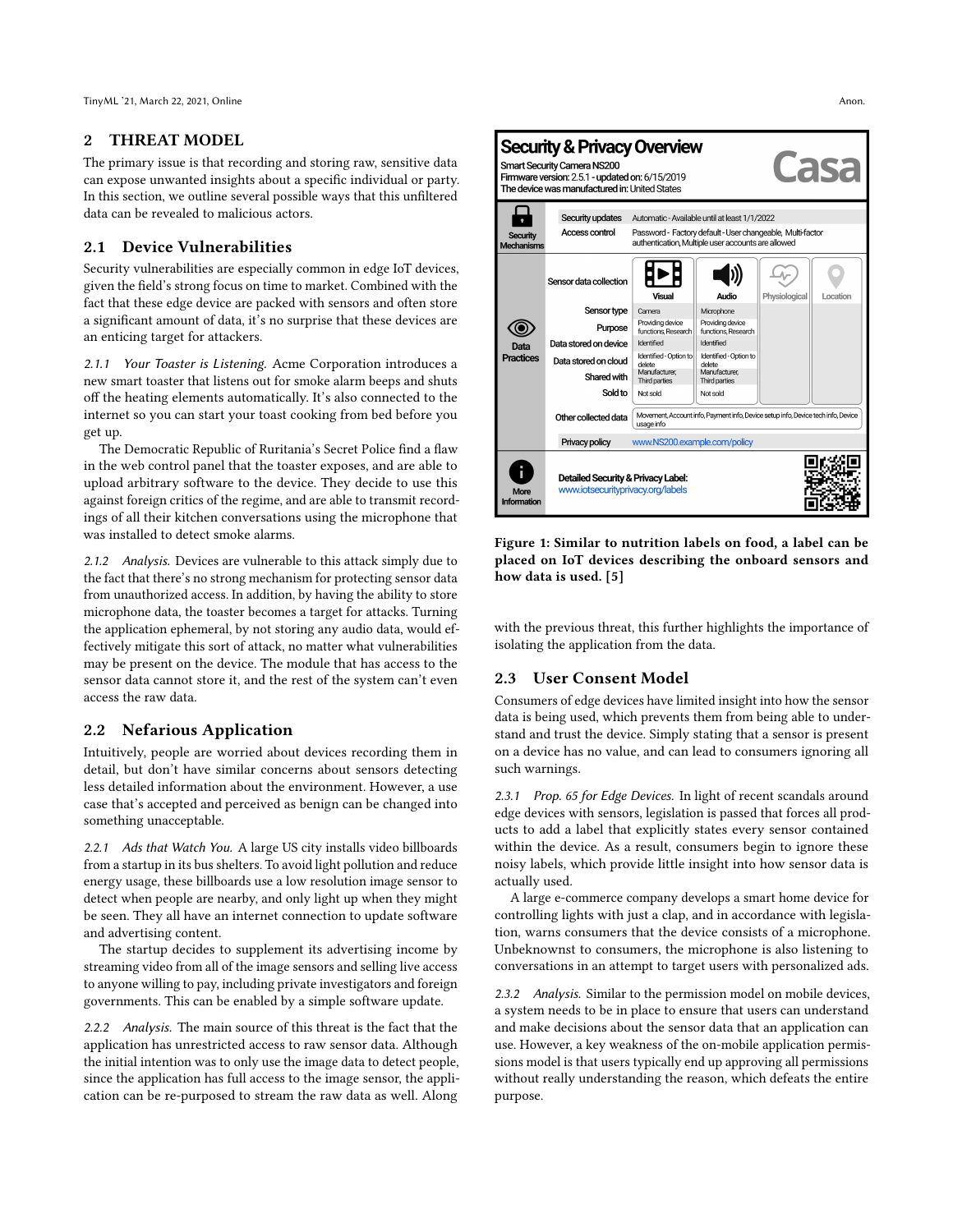Privacy-Preserving Inference on the Edge: Mitigating a New Threat Model Theorem 2008 and TinyML '21, March 22, 2021, Online



Figure 2: Traditional Implementation



Figure 3: Proposed Implementation

Another approach that has gained traction recently is the use of privacy "nutrition labels", as shown in Figure [1.](#page-1-0) Although it is a step in the right direction, there are major weaknesses. If the label is too detailed, users may no longer pay attention them. On the other hand, if the label is not detailed enough, nearly every edge device will have the same label, effectively rendering the label useless. Achieving the right balance between detail and noise is non-trivial, and as a result, this approach may not be the most effective. In general, the user only wants the sensor to detect information about the environment, not record them, so therefore it's crucial that a clear consent model helps users really understand the amount of information that a device can access.

## 2.4 Mitigation

The 3 threats presented in this section reveal the key attributes that would make up the ideal edge device. First, an attacker with control of a device should have no way to access raw sensor data. Second, the application itself should have no access to raw sensor data. Finally, the consumer has the ability to understand how sensor data is being used and control how an application can use sensors. With these properties, the ideal edge device is able to effectively perform the same tasks as a traditional device, while also preserving privacy.

#### 3 PRIVACY-PRESERVING EDGE DEVICES

It has not escaped our notice that this threat model applies equally to legacy devices not currently performing machine learning completely on-device or on the edge. For example, a legacy surveillance camera with no model for facial recognition can still record private

footage. We have chosen to re-explore this problem now not because machine learning exacerbates the threat but because it offers a solution: the removal of the human from the loop.

Removing the human from the loop suggests that the integration of these black-boxed neural networks into sensors is a great step forward towards privacy-preserving machine learning. With this in mind, we present our abstraction for these privacy-preserving smart sensors: auditable machine learning models integrated into sensor hardware with a secure enclave.

In this abstraction, the manufacturers of these smart sensors are a trusted but auditable party; in contrast, the application developers who use these smart sensors are considered untrusted parties. Typically, application developers are responsible for writing the firmware to interface with sensors, store the resulting data, and process the data to generate insights. Integrating the machine learning model co-opts the above process by using a trusted driver to interface with the sensor, a secure enclave to temporarily store input data, and a DNN to process data and generate a filtered output. By removing the human from the loop, these sensor modules can output low-dimensional or even binarized outputs and rate-limit how often outputs are generated. Although hardware attacks are likely against our solution, we limit the scope of our attacks to those equivalent in effort to an attacker simply including an additional malicious sensor. In other words, we do not protect against an attacker adding an additional bugged microphone or camera; we instead ensure that the attacker does not find a way to compromise our existing hardware at scale.

## 3.1 Machine Learning as a Solution

The use of cameras has traditionally relied on a human being in the loop to process and synthesize the raw video stream into actionable insights. Replacing the human's role in processing data with a machine learning model helps privacy by ensuring that only the camera itself has access to the raw input. In the past, legacy devices had no option but to record and store all its data because manual inspection by a human worker outperformed any computation-based solution. Now, with edge-deployable machine learning models capable of performing tasks like person detection with sufficient accuracy, it has become possible to remove the human from the loop and rely on the model for processing. As raw sensor data is fed into a machine learning model, the data undergoes a non-invertible transformation into a task-specific result.

However, the simple application of machine learning is not a catch-all solution to the problem. For one, the output of the machine learning model may have enough information for an attacker to reverse-engineer the input fed into the model [\[6\]](#page-8-2). Therefore, we reduce the dimensionality of the output, for instance to a single on/off bit, to limit the exploitable information that an attacker can use to invert the output to an input. With this approach, applications have no access to raw sensor data, but rather only deal with a 1 bit output of the machine learning model (e.g. is a person detected?). If we combine this with rate-limiting over time, we can ensure too little information is revealed to reconstruct the original input. As a result, a malicious application is only provided the bare minimum data required, and thus has no ability to recreate and record or stream out raw sensor data.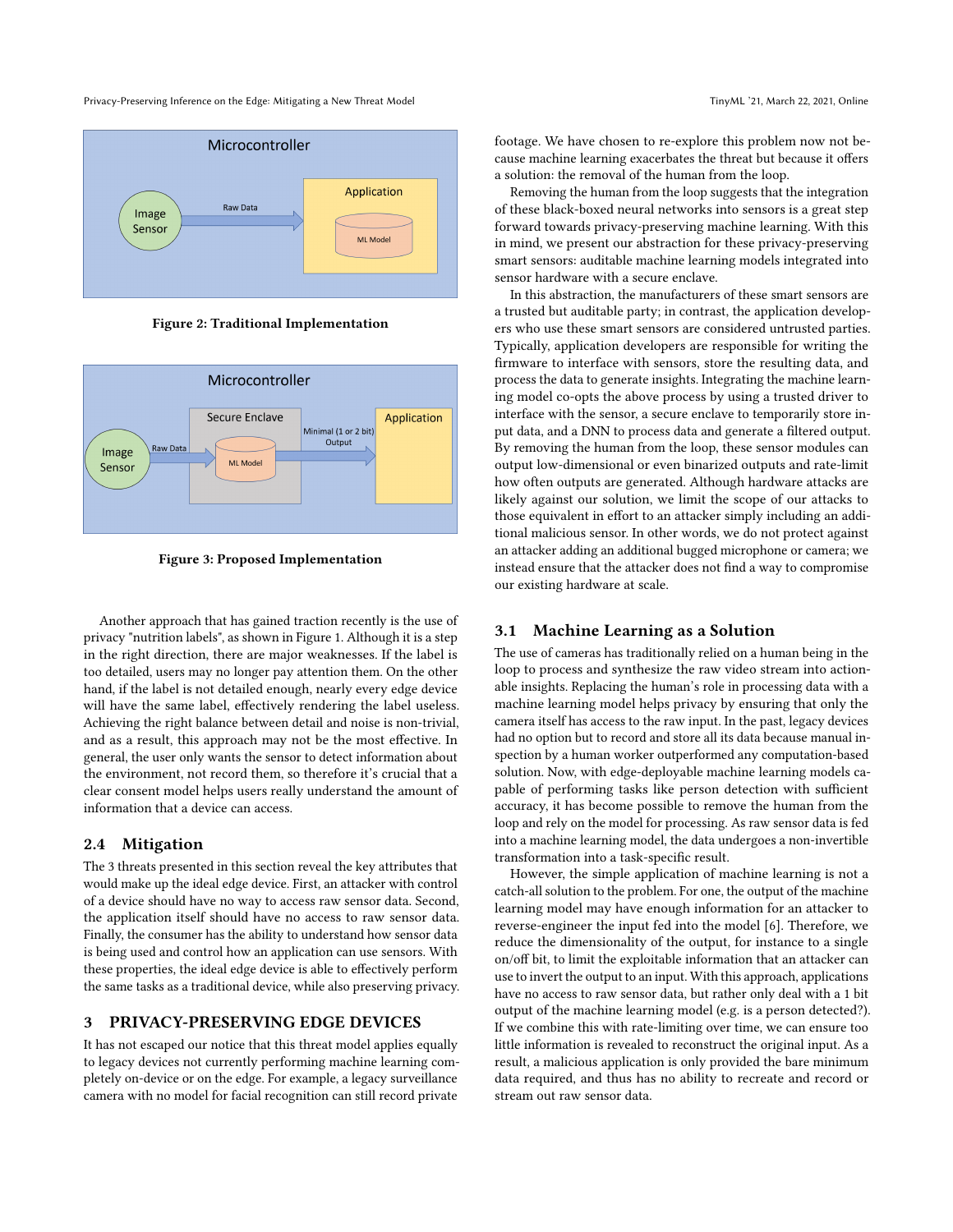#### 3.2 Trusted Execution Environment

To secure sensitive data, a trusted execution environment (TEE) is necessary to ensure that applications have no way to directly access sensor data. A system with a TEE has two distinct areas: a secure world and a nonsecure world. This paper focuses on ARM TrustZone, which offers strong memory protection between the secure and nonsecure worlds. In particular, the secure world has access to resources in both the secure and nonsecure world, while the nonsecure world has no access to the secure world.

In this system, applications are part of the nonsecure world, while sensor data and machine learning models are part of secure world. Applications may only request a inference from the secure world, which returns a minimal output from the model back to the nonsecure world. With this hardware-level protection in place, even if an application were to be compromised, the attacker would have no access to any sensors.

## 3.3 Hardware Separation

In order to use the TEE effectively, the sensor output must directly feed into the secure memory region, making the sensor inaccessible from applications. This restriction means that the sensor can only be used for machine learning applications, which could pose a problem to some devices which also use the same sensor for general purpose applications. For example, a device may contain a camera that is used both for person detection as well as for video conferencing. In this case, devices must contain duplicate sensors, one that is locked down to the TEE and used exclusively for machine learning, and one that can be used for general purpose.

#### 3.4 Auditability

As described earlier, the primary concern is with recording more data than required by the machine learning model. Temporary storage of a few seconds of audio data is no problem but storing several minutes worth of raw audio is unnecessary and risky. In lieu of a formal and theoretically rigorous approach to guaranteeing the security of our system, we offer a pragmatic way to audit the data recording and evaluate the security of our system.

The simplest approach to preventing the recording of significant amounts of sensor data is by physically limiting the memory available. Unlike a traditional system, where the sensor and the application share the same memory space, in this system, the two memory systems can be sized independently of each other.

In addition to simply limiting the size of sensor subsystem memory, the data recording can also be audited by filling up memory with special data values, similar to the idea of stack canaries. Memory space used by the sensor for recording will lose the initial value, whereas memory space that was unused will retain the initial value. This simple approach allows for auditing memory usage, and any excessive memory consumption would signal that the sensor is recording more sensitive data than required.

To enforce the restriction that all incoming data must be contained within its allocated arena, we further require that the checksum of the memory holding the model's weight values and the checksum of the memory holding the application code must match the manufacturer's initial checksum for both. This prevents an

attacker from simply storing raw input out of the arena and overwriting the values of the model or the program itself.

#### 3.5 Consent Model

The final part of this privacy-preserving system is a simple and straightforward user consent model. Even with all the described hardware support in place, consumers need to be able to understand how much information about the environment devices will be able to gain. Even if raw sensor data is strictly protected and only a single bit output is available, an application may still be able to gain unwanted insights. For example, an application that can access the microphone every millisecond has significantly more information than an application that can access the microphone every second.

Therefore, an effective consent model not only informs users of what sensors are present on a device, but also the rate at which sensors are accessed. The secure world also enforces this rate, by only providing an output at the predetermined rate. This rate limiting policy is another element in preserving privacy. Not only are applications presented with a single bit output, but are also limited in how frequently this single bit output is produced. This places an absolute bound on how much information can be gained through sensors.

## 3.6 Scope of Protection

Although secure enclaves, and ARM TrustZone specifically, offer strong memory protection between the secure and nonsecure worlds, several side-channel attacks and more invasive exploits have been published against vendor-specific implementations of TrustZone [\[13\]](#page-8-3). Furthermore, academia has published papers on several orthogonal attack vectors that circumvent TrustZone's protections [\[8\]](#page-8-4). To this effect, we offer a minimum level of protection in that an attacker cannot co-opt our framework to compromise machines at scale. In other words, we aim to ensure that attempting to circumvent our framework would be harder than an attacker simply adding an alternative listening or recording device. The maximum level of protection we offer is the maximum protection that TrustZone guarantees: memory protection between states.

In our framework, we offer application programmers the ability to integrate their application (nonsecure code) with the privacypreserving ML runtime. Ultimately however, the hardware protections of TrustZone may be circumvented via the user application performing undefined behavior. Although this may not be systematically exploitable in a targeted manner, undefined behavior can ultimately reveal the secure image data. As such, we assume that the end user is not a malicious actor and will not attempt to cease operation of the entire device.

#### 4 COMMON USE CASES

In order to support a wide variety of applications, this framework requires sensors to implement a few basic primitives, which can be thought of as the API interface to the secure world. These primitives only define the interface between the secure and nonsecure world, and are mostly decoupled from the actual model running in the secure world. In other words, two applications that are performing similar tasks but with different models (e.g. detecting a cat vs. detecting a banana) make use of the same primitives.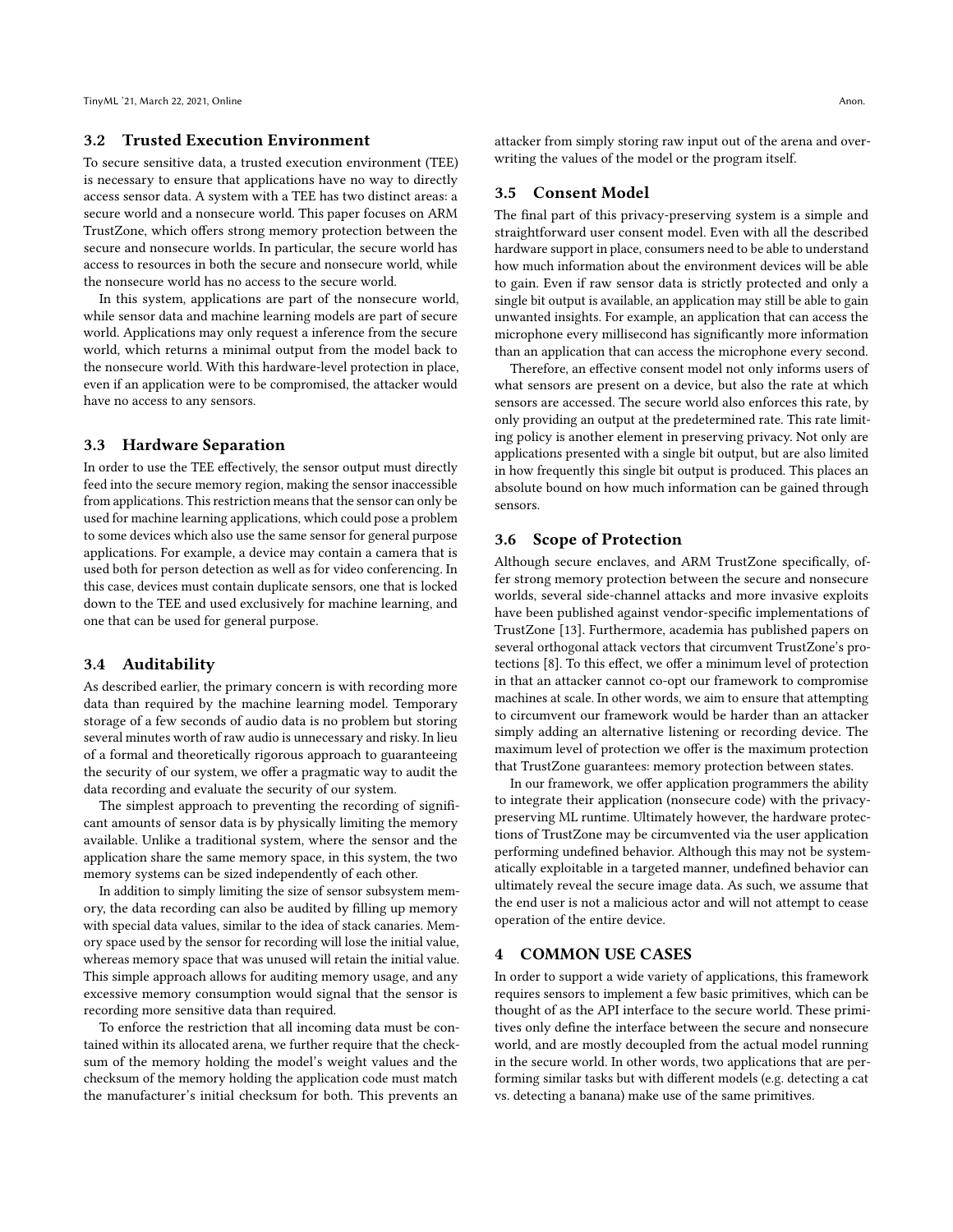Privacy-Preserving Inference on the Edge: Mitigating a New Threat Model Theorem 2008 and TinyML '21, March 22, 2021, Online

With this approach, nearly any visual or audio embedded machine learning application can be decomposed into a set of primitives, allowing for the same functionality while still preserving privacy. In this section, we look at three common applications and describe the primitives required by each of them.

#### 4.1 Wake Word Detection

Wake word detection is one of the most common applications involving audio sensors on edge devices. In this application, a model continuously monitors audio data for a wake word, and on detection, triggers some other action within the application. The simplest application of this type only requires a primitive called isWakeWordDetected, which returns a boolean result of detection model. For applications with multiple wake words, a slight variant of this primitive is required, called whichWakeWordDetected. In this primitive, instead of returning a boolean, a low bit integer corresponding to the class detected by the model is returned instead. By utilizing a sensor with these two primitives, an application will be able to run nearly any wake word detection task.

## 4.2 Object Detection

Object detection is the visual analogue to wake word detection, and requires identical primitives. For simple applications, only the primitive isObjectDetected is required, which returns a boolean result indicating if the model detected the object it's been trained to detect. Similarly, for applications where multiple objects may be of interest, the primitive whichObjectDetected is required, which returns the low bit integer corresponding to the class that was detected.

## 4.3 Object Counting

Another common visual task is object counting, where the application requires a numerical count of the object of interest in a scene. The primitive countObject is required, which takes in an integer corresponding to one of the classes that the model is trained for, and returns an integer corresponding to the object count.

## 5 IMPLEMENTATION

#### 5.1 Secure Enclave

To achieve the goal of performing inference while preventing the user application from accessing the original input data, we put the peripheral drivers, TFLite Micro runtime, and image buffer in the Secure World. This allowed us to prevent the Nonsecure World from accessing the input data from either the sensor itself or its SRAM storage and from probing the intermediate steps of the computation. However, the Nonsecure World code can still request the binarized output of the inference via an API call to give the application code flexibility in actually evaluating the model.

Although the ARMv8-M specifies some common features across all chips that implement the architecture, there is leeway for vendors to implement their own additions. This is the case with the microcontroller that was used to implement this project: the NRF5340 from Nordic Semiconductor. The NRF5340 specification specifically recommends disabling the architecture-specified Secure Attribution Unit (SAU) so that the NRF5340's System Protection Unit (SPU) can

be used in the way it is intended [\[12\]](#page-8-5). As a result, there are several chip-specific steps that need to performed to get have TrustZone perform as expected. We will describe the steps taken to do this below.

First, we divided the code base into nonsecure and secure source. This meant separate linker scripts, Makefiles, and startup code for each project. Since the NRF53 boots into secure mode, this meant that we needed to alter the startup code such that it would only initialize the hardware and set up the C runtime in the Secure World. In addition to the startup code, the NRF53 requires trusted code to set permissions for the RAM, Flash, and peripherals as needed for operation in the Secure and Nonsecure Worlds. The NRF53 provides 512 KB of SRAM comprising of 64 regions of 8KB each as well as 1024 KB of Flash comprising of 32 regions of 32KB each; the NRF53's SPU only offers region-level granularity. The NRF53 does not impose any explicit restriction on how many regions can be allocated to the Secure and Nonsecure Worlds, so there is relatively large flexibility in the size of each partition.

Next, the Secure World and Nonsecure World require separate stacks and interrupt handlers. The ARMv8-M family has the microprocessor boot in the Secure World. The ARM architecture specifically expects the handlers to start at address 0x0, so this means that the stack setup for the Nonsecure World must occur as part of the trusted code. Specifically, we defined a range of Flash and SRAM to the linker that the nonsecure code could be placed in. Afterwards, we set the Virtual Table Offset Register (VTOR) to shift the nonsecure stack and nonsecure interrupt vector table to the offset in Flash corresponding to the Nonsecure region. Once completed, we adjusted the Nonsecure Main Stack Pointer (MSP) to be at the start of the Nonsecure Flash region.

The steps up to this point are sufficient to completely isolate the Nonsecure World from the Secure World. However, assuming the application code runs in the Nonsecure World, there is a major limitation in that the Nonsecure World cannot trigger an inference from the Secure World. To solve this problem, we need to allow some functions implemented in the Secure World to be called by code in the Nonsecure World. The two requirements for this. First, the address that the Nonsecure code is attempting to branch to must contain a Secure Gateway (SG) instruction. Second, the instruction must be fully contained within memory that is part of the Secure region and marked Non-secure Callable (NSC). We thus define a special segment from one of the secure Flash regions as an NSC region so as to allow the function to execute in the Secure World. This needs to be done both at runtime (by marking said region as NSC) and at link-time.

Once the NSC region has been defined, we need to export out the function prototypes that the Nonsecure World can call; this is easily done by placing these function declarations in a separate header file that is then shared with the Nonsecure source. The function implementations must also be marked as being callable from the Nonsecure world using the cmse-nonsecure-call attribute; access to the Cortex-M Security Extensions (CMSE) API is provided as part of the GNU ARM compiler and will have the compiler generate the appropriate BLXNS and SG instructions to the Secure World and back. These marked functions are then exported out as an object file such that the Nonsecure source is aware of the existence of the NSC functions.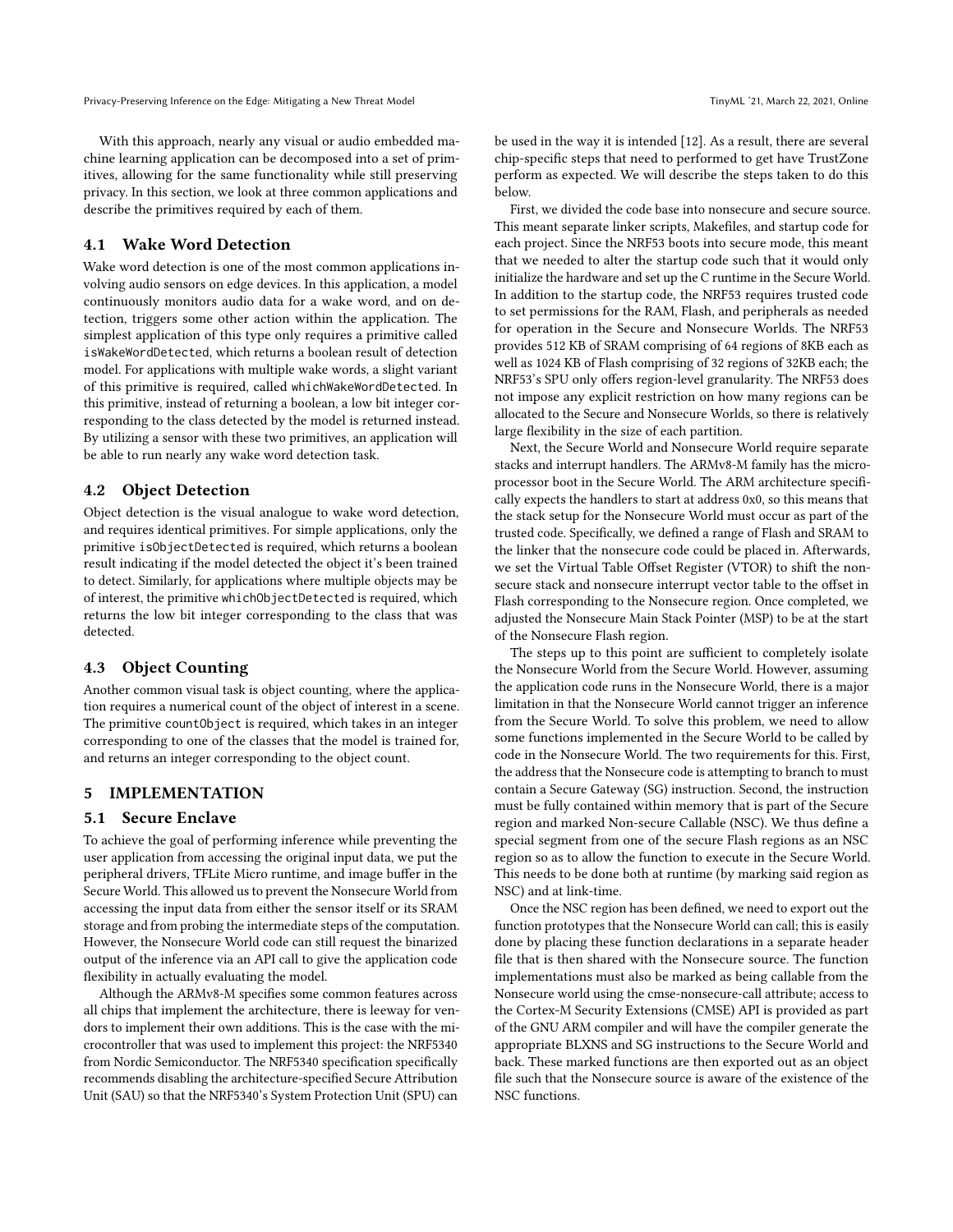

#### Figure 4: NSC Region in Flash

```
1 // Define a macro for Flash offset
2 // containing contents of Nonsecure World
3 # define FLASH_OFFSET 0 x80000
 4
5 // Check the processor 's CPUID register
6 // to confirm architecture
  assert(is_cortex_m33());
 8
9 // Check that the processor is in secure state
10 assert(is_in_secure_state());
11
12 // Define sandbox flash offset into VTOR
13 SCB_NS - > VTOR = FLASH_OFFSET ;
14
15 // Configure security for flash
16 configure_flash_perms () ;
17
18 // Configure security for ram
19 configure_ram_perms () ;
20
21 // Configure security for gpio
22 configure_gpio_perms () ;
23
24 configure_nonsecure_gpio () ;
25
26 // Set the value of the NONSECURE MSP
27 uint32_t *vtor_ptr = (uint32_t *) FLASH_OFFSET;
28 __TZ_set_MSP_NS ( vtor_ptr [0]) ;
29
30 // Set up the TFLite Micro runtime
31 setup () ;
32
33 // Define a pointer to a function
34 // in the Nonsecure World
35 nsfunc *ns_reset = (nsfunc*)(vtor_ptr[1]);
36 ns_reset = cmse_nsfptr_create ( ns_reset ) ;
37
38 // Branch to nonsecure reset vector one word away
39 // from secure Flash offset
40 ns_reset () ;
```


int main ( void) { // Request inference from Secure World 3x for ( int i =  $0; i < 3; i++)$  { request\_inference(); 5 } 6 7 // Attempt to read from private image buffer 8 // Results in a fault 9 return \*(( uint32\_t \*) 0 x20000ecc ) ; 10 }

#### Figure 6: TrustZone Setup in Secure World

A large caveat to this approach is that the programmer must take care to ensure there are no memory overlaps between the Nonsecure and Secure Worlds. This is required to ensure that the two resulting hex files (one for the secure output and the other for the non-secure output) can be easily combined before flashing the microprocessor. Due to ease of use, we used the srec-cat utility and the Intel hex file format. Once the hex files are combined, we use the onboard JLink programmer (interfaced with Nordic Semiconductor's nrfjprog utilty) to perform the actual programming operation.

#### 5.2 Inference Engine and Model

The inference engine used is the Tensorflow Lite Micro runtime. The person detection model is the original MobileNet v1 network trained on Google's Visual Wake Words Dataset. The model consists of 14 depthwise separable convolution layers, an average-pool layer, a fully-connected layer, and a softmax. To reduce the needed computation, the model also eliminates 75% of the channels in each activation layer. The model weights were defined in a separate header file and loaded in as a BLOB as part of the Secure World.

All the complexity needed to deploy this ML model is abstracted away from the end user however. As the model, the data, and the implementation of the forward pass is in the Secure World, the entirety of the inference is done in the Secure World. The Nonsecure World, however, can access the binarized output of the inference by simply calling the accompanying function defined in the NSC API.

#### 5.3 Hardware Setup

The model was trained using image data from a 2MP ArduCam module based on the OV2640, and ideally, we would have also used the ArduCam module for collecting images. However, the vendorprovided driver for the ArduCam did not function as expected. Instead, we collect images using the Coral Camera, a 5MP camera module based on the OV5645 image sensor, and downsample the frame. We concede that the use of a different-resolution camera may increase error, and given more time, we would try to fix the ArduCam driver, and directly communicate with it through the NRF53.

To interface with the Coral Camera, we use the Google Coral development board. This development board has a UART connection to the NRF53, allowing it to send frames captured from the Coral Camera. The software running on the Coral board is a simple Python script that uses the OpenCV library to capture a frame, downsample it, and then transmit it over UART, on a keyboard press.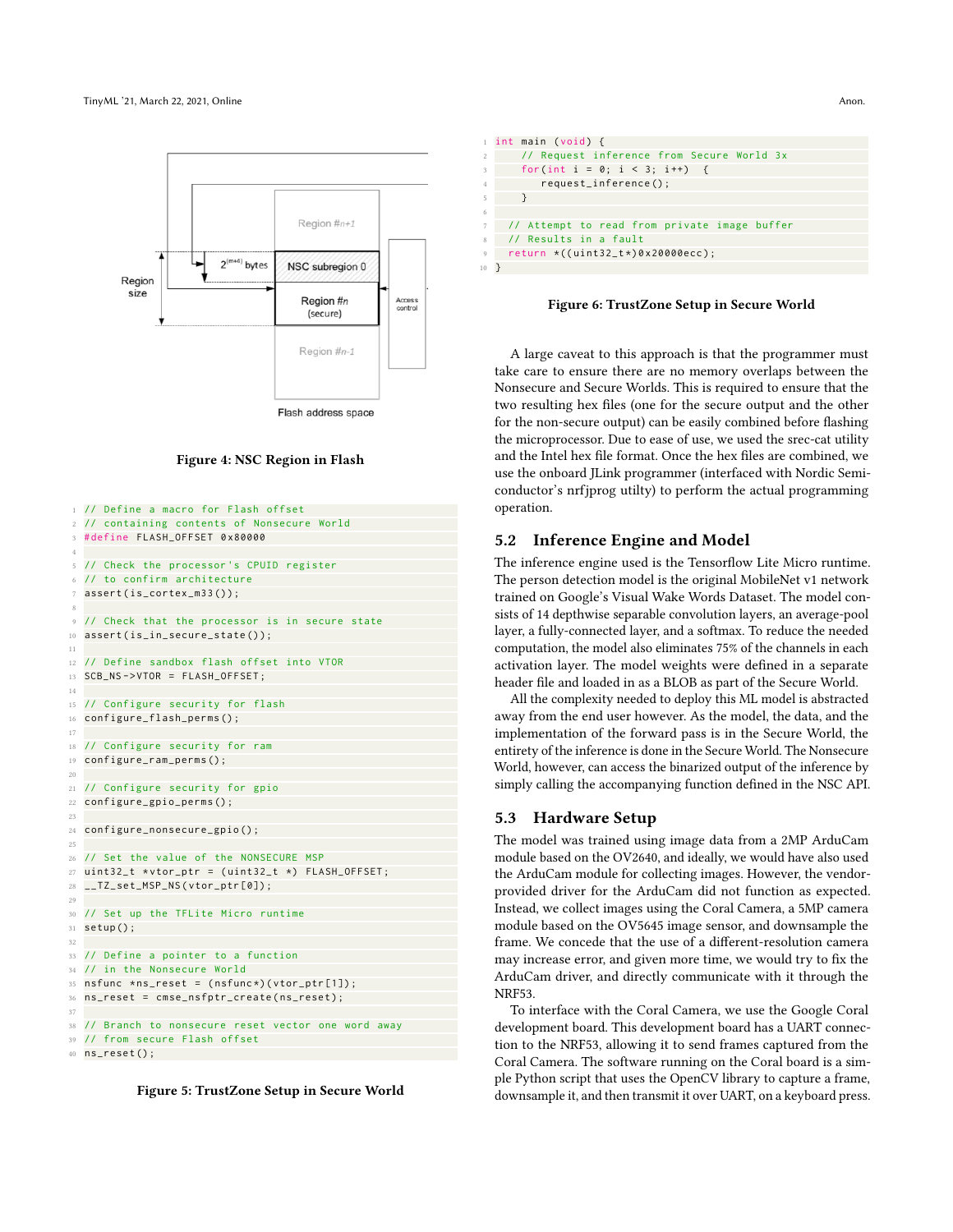Privacy-Preserving Inference on the Edge: Mitigating a New Threat Model Theorem 2008 and TinyML '21, March 22, 2021, Online

<span id="page-6-0"></span>

Figure 7: Experimental Hardware Setup

<span id="page-6-1"></span>

|                            |          | No TrustZone   With TrustZone |
|----------------------------|----------|-------------------------------|
| <b>Branch to Secure</b>    | -        | -86                           |
| Inference                  | 581.022M | 581.108M                      |
| <b>Branch to Nonsecure</b> |          | 102                           |

Table 1: Execution time with and without ARM TrustZone, in cycles.

All debugging output was done via a second UART connected to the host via a CP2102 USB-to-UART converter. A diagram of the experimental setup is shown in Figure [7.](#page-6-0)

#### 6 RESULTS

#### 6.1 Overhead

6.1.1 Execution Time. To calculate the execution time overhead of using TrustZone, we used the Cortex M33's DWT\_CYCCNT register, which provides an exact cycle count. Table [1](#page-6-1) summarizes the results.

6.1.2 Code Footprint. The additional code footprint is dependent only on number of secure functions that can be called from the nonsecure world, or in other words, the number of functions in the secure API. In addition, this footprint can be calculated analytically.

A function call to the secure world requires the SG instruction to branch into the secure world, and returning requires the BLXNS instruction, which results in an overhead of 8 bytes of instruction per secure world API.

The NSC region also introduces an additional overhead. Since the NSC region will consist of a branch to a function in the secure world, a single instruction, with a size of 4 bytes, is required per function. With a granularity of 32 bytes, the overhead introduced by this region is therefore  $ceil(\frac{32}{4*n})$ , where *n* is the number of API functions.

Finally, the partitioning of code into secure and nonsecure may also introduce some overhead. Regions in flash can be marked as secure and nonsecure with a granularity of 32kB. This means that at the absolute worst case, an overhead of up to 64kB may be incurred. However, this is not a limitation of TrustZone, but rather of the specific implementation of this architecture.

#### 6.2 Model Complexity

When we first started this work, we had a hypothesis that TrustZone would only be able to protect certain sizes of models and runtimes. However, we were surprised to see that even with a fairly large model (293 KB for a person detection model) and an overall large hex file (512 KB for model and runtime), the model still performed as we

expected. When we performed unit tests to access the image buffer in the Secure World from the Nonsecure World, we found that the Nordic faulted as we expected. Although we must further stress the limits of TrustZone with larger and more complex models, we see no evidence to suggest that model size would impact functionality as long as it can physically fit on-device.

## 7 PRIOR WORK

## 7.1 Input Protection

Prior literature has mostly focused on protecting the actual ML model itself. One interesting discussion has been centered on how to segment a large ML model such that certain layers performed in a secure enclave while others are performed outside of it [\[7\]](#page-8-6). However, we believe that to completely preserve privacy, we must place the input data, the model itself, and all scratchpad values inside the secure enclave to prevent an adversary from accessing intermediate values.

One promising approach to privacy-preserving inference lies in homomorphic encryption (whether it be partial or full). Microsoft Research has previously demonstrated that performing inference on encrypted data is feasible at relatively low latency for simple datasets such as the MNIST dataset [\[4\]](#page-7-0). However, fully homomorphic encryption suffers from inefficient evaluation of complex ML models; even if the bootstrapping process is optimized, the complexity of the operation is  $O(N^2)$  [\[2\]](#page-7-1). Partially homomorphic schemes offer improved efficiency but at the cost of not supporting some operations. This excludes some model architectures from being evaluated.

On the opposite end of the spectrum is the use of secure multiparty computation to shard work between multiple parties. Although this offers the advantage of distributing sensitive data across multiple parties without requiring encryption, communication speed bounds the latency of the operation. Furthermore, one common variant of secure multiparty computation, Beaver triples, enforces the use of fixed-point arithmetic [\[1\]](#page-7-2). Even more limiting is the requirement to only use linear operators; this severely limits the complexity of the models that can be evaluated in such a manner.

#### 7.2 Software-Level Memory Protection

To protect memory at the software level, there are numerous systems approaches to do so in the literature. The Purify approach to doing so is to rewrite the target code's binary and instrument every load or store to memory with a function call to a state machine [\[9\]](#page-8-7). This state machine checked the status of memory and handled transitions in state appropriately. Alternative approaches to binary rewriting include protecting the software stack through use of stack canaries and redzones. By marking unused portions of the stack with a predetermined pattern (the stack canary), the trusted code can verify that the stack will not overflow [\[3\]](#page-7-3). The System V ABI also defines a different approach to stack canaries: redzones. These redzones are 128-byte memory regions defined after the stack pointer that will result in a panic of their contents are changed.

A more effective but costlier approach is to create a shadow memory that monitors the state of the memory space. This effectively requires a trap of every load/store instruction and an update of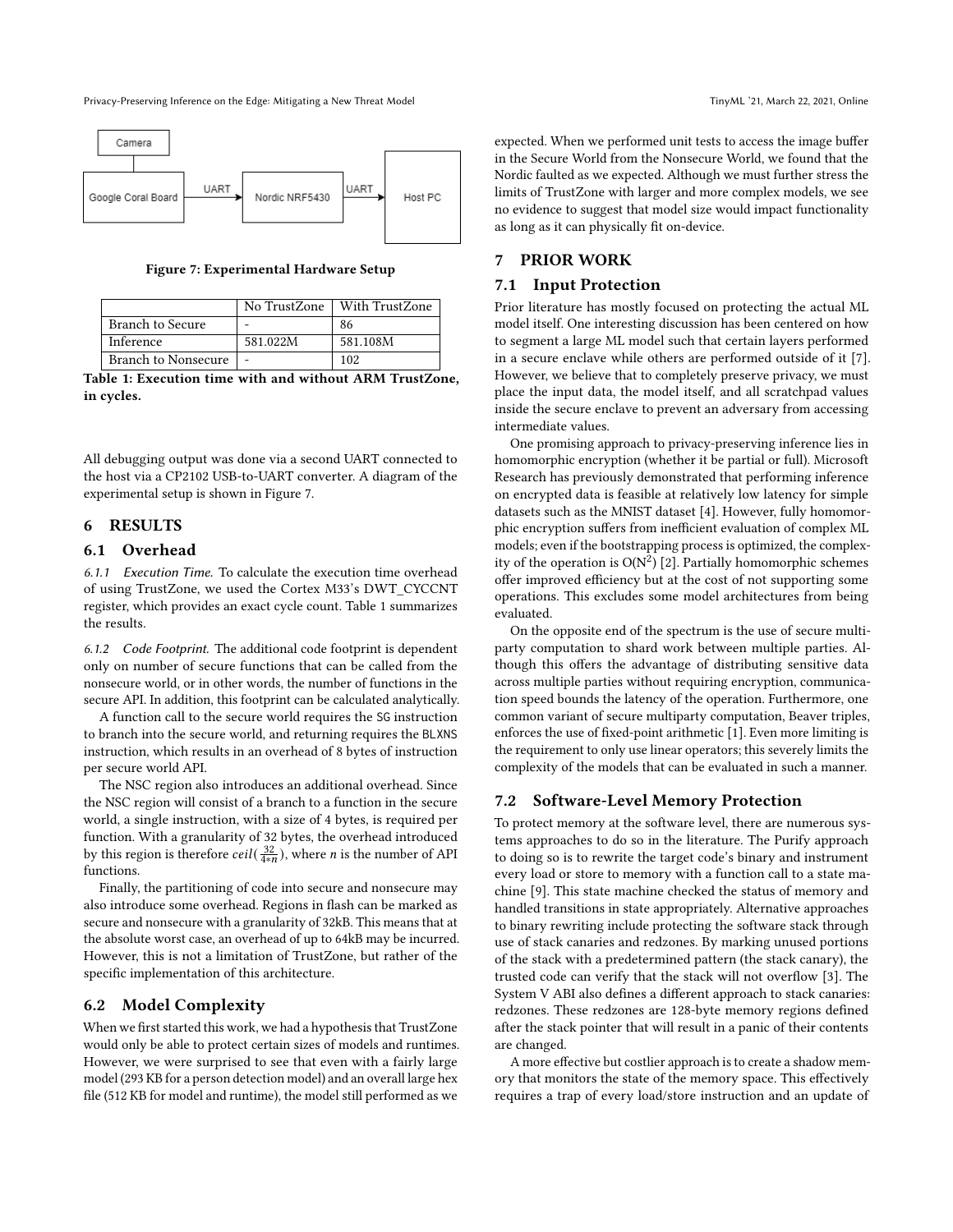

Figure 8: Security State Transitions

the shadow memory to monitor state. This enables a software-only approach to verifying the memory operations; however, this results in a drastic slowdown of the executing program. For this reason, hardware-level support for memory protection is a necessity for efficient edge ML operation.

Another approach to protecting memory is by using an operating system in a similar way as the TEE in our proposed implementation [\[10\]](#page-8-8). In this approach, the same mechanisms that protect kernel memory from being accessed by user applications also protect raw sensor data. Although this approach would have a similar effect as our work, the main drawback is the necessity of an operating system. Embedded systems at the edge are typically heavily resource constrained and are required to have a minimal latency, and as a result, may not be able to run an OS.

#### 7.3 Hardware-Level Memory Protection

Hardware support for memory protection been a longstanding feature of the ARM microprocessor family. From as early as the ARMv6 family, variants of ARM microprocessors have supported the division of memory into Secure and Nonsecure Worlds via ARM TrustZone. However, only with the recent release of the Cortex-M23/M33 from the ARMv8-M family has ARM TrustZone found its way into the low-power Cortex-M family of microprocessors. TrustZone prescribes a set of hardware extensions that allow for the separation of systems software into a Secure and Nonsecure World, which presents an ideal setup for booting a Trusted Execution Environment (TEE) [\[11\]](#page-8-9).

The core difference between the Cortex-A and Cortex-M implementations of TrustZone is the role of the secure monitor in transitioning between security states. The Cortex-A TrustZone requires a call to the secure monitor (via the SMC instruction) in order to switch states; in contrast, the Cortex-M TrustZone uses hardware extensions to perform the transition. This obviates the need for software to control the secure monitor. Although ARM TrustZone's primary use is to restrict software accesses from the Nonsecure World into the Secure World, it also provides additional protections to prevent invalid transitions into the Secure World.

## 8 FUTURE HARDWARE SUPPORT

Although this framework provides an effective way to preserve privacy, there are some limitations as a result of the underlying hardware. In particular, hardware support is required to ensure sensor data is restricted to the secure enclave, and a hardwarebased manager in the secure enclave for models.

## 8.1 Connecting Sensors into Secure Enclave

A major limitation in the current implementation is that there's no hardware separation between sensors in the secure and nonsecure world. As previously discussed, restricting sensor data to the secure world allows for strong protection, as the raw data cannot be accessed by an application in the nonsecure world. However, commercial architectures today have no external interface for the secure world. This means that a sensor intended to be used exclusively in the secure world shares the same external interface as sensors used in the nonsecure world, and as a result, no hardware is present to restrict access to the sensor.

#### 8.2 Model Manager

Secure enclaves are primarily designed for cryptographic keys, and as a result, have key managers for ease of use. Similarly, in order to make the secure enclave easier to use for machine learning models, a similar model manager is required. With this, models can be easily stored and updated through this interface, with minimal effort by a developer. In addition, this manager also ensures that models cannot be tampered with by any external application.

## 9 CONCLUSION

This paper presents a practical method for privacy-preserving machine learning at the edge. We show that through the use of a secure enclave, we can protect sensitive sensor data from attackers, and instead only expose a single bit output to the rest of the nonsecure world. In addition, we present a software-based method to audit any data collection, to ensure that only the bare minimum amount of sensor data is being recorded. Our framework effectively abstracts away the complexities of setting up ARM TrustZone while also providing maximum flexibility to the application developer. Our framework is also capable of working with complex and large machine learning models without any loss in security. For our next steps, we hope to add further security measures made available through TrustZone, such as hardware support for stack limits. In addition, we hope to add more software support for auditability through measures such as checksumming regions to verify integrity.

#### **REFERENCES**

- <span id="page-7-2"></span>[1] D. Beaver. 1991. Efficient multiparty protocols using circuit randomization. Proceedings of the 11th Annual International Cryptology Conference. CRYPTO '91  $(1991)(1991)$
- <span id="page-7-1"></span>[2] Z. Brakerski, C. Gentry, and V. Vaikuntanathan. 2014. Fully Homomorphic Encryption without Bootstrapping. ACM Transactions on Computation Theory 6, 3 (2014), 570–571.
- <span id="page-7-3"></span>[3] C. Cowan, C. Pu, D. Maier, J. walpole, P. Bakke, S. Beatie, A. Grier, P. Wagle, and Q. Zhang. 1998. StackGuard: Automatic Adaptive Detection and Prevention of Buffer-Overflow Attacks. Proceedings of the 7th USENIX Security Symposium (1998).
- <span id="page-7-0"></span>[4] N. Dowlin, R. Gilad-Bachrach, K. Laine, K. Lauter, M. Naehrig, and J. Wernsing. 2016. CryptoNets: applying neural networks to encrypted data with high throughput and accuracy. ICML'16: Proceedings of the 33rd International Conference on